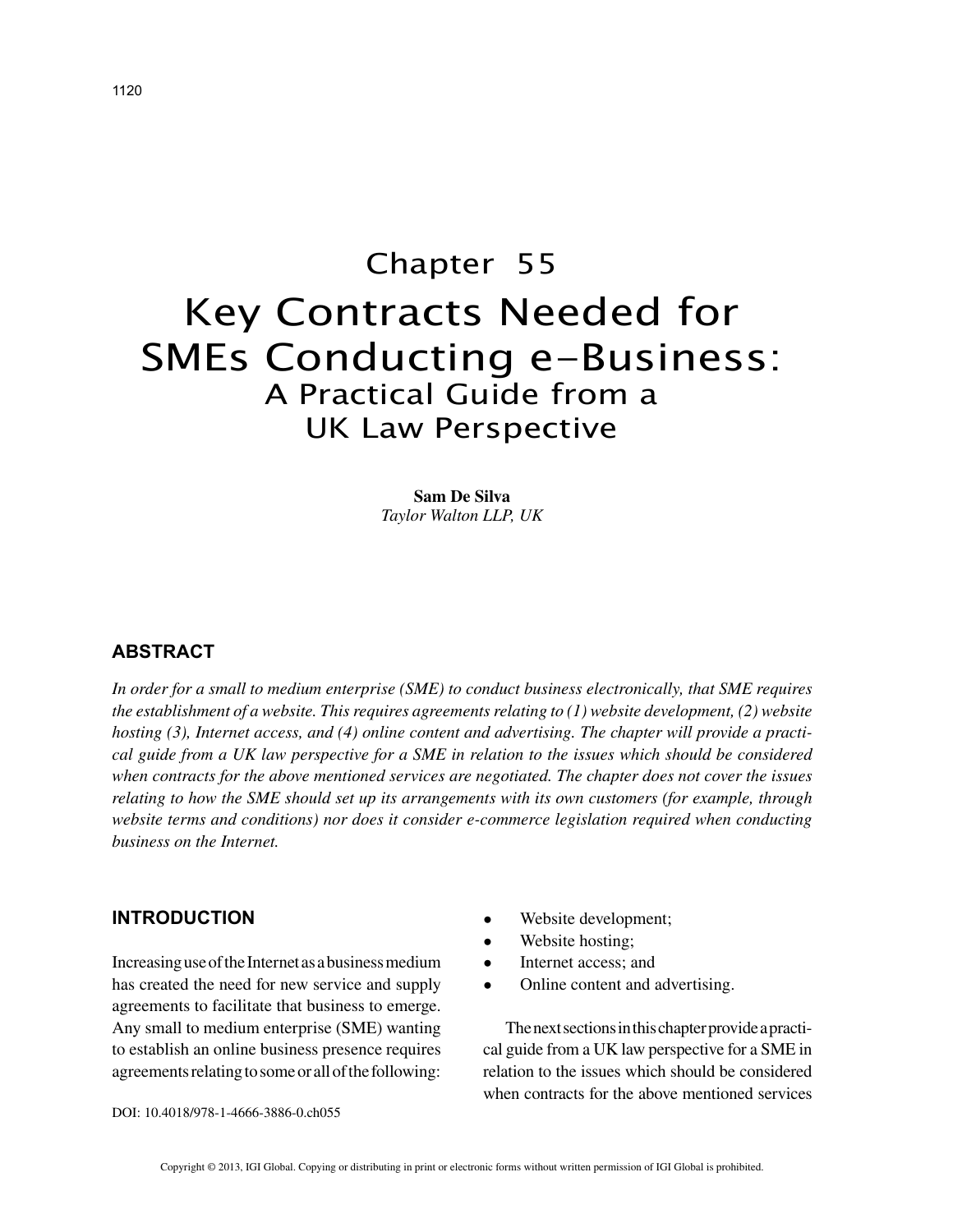are negotiated. Even though such agreements were unheard of before the advent of the Internet, it is important to remember that the general principles of contract law apply in the same manner as for other conventional contractual arrangements.

It should be noted that this chapter focuses on the contracts related to the establishment of the website and does not cover the issues relating to how the SME should set up its arrangements with its own customers (for example, through website terms and conditions) nor does it consider the various e-commerce legislation required when conducting business on the Internet.

# **DEFINITIONS**

There is no one definition for a SME. According to a study conducted by the International Labour Organisation, more than 50 definitions were identified in 75 countries with considerable ambiguity in the terminology used (Pobobsky 1992). In the UK the most widely used definition of an SME is that of a firm with 0-250 employees (DTI 2007).

The distinction between e-commerce and ebusiness is not entirely clear and frequently the terms are used interchangeably. Davydov (2000) defines e-business as:

*an all encompassing concept of enabling the exchange of information and automation of commercial transactions over the Internet.* 

For the purposes of this chapter, the definitions of SME and e-business as outlined above will be used.

# **THE NEED FOR THIS GUIDE**

Whilst there have been various checklists on a number of different types of website agreements as well as various articles and books on such contracts, to date as far as the author is aware, there has been no collective "guide" on the contractual issues related to the specific contracts needed by SMEs to conduct e-business. One reason for this may be that although e-business has spread rapidly throughout large firms, its growth amongst SMEs has been much less pervasive (Poole 2006).

This chapter attempts to provide such a guide for the benefit of SMEs.

#### **WEBSITE DEVELOPMENT AGREEMENTS**

#### **Background**

The Internet allows users to search for and retrieve information stored in remote computers. Any person or organisation with Internet access can "publish" information on the Internet. To create a presence on the Internet, a website (comprising one or more web pages) is required. The forms and functions of websites have evolved remarkably in recent years, from allowing the supply of static information consisting of text only, to billboard type websites, to those that constitute fully interactive, e-commerce enabled marketplaces (Chong 2009).

#### **Initial Considerations**

The appointment of an appropriate website developer and host is the first key decision for a SME wishing to establish an Internet presence (Bode 2001). The following are some initial considerations that should be taken into account. The extent to which these issues need to be addressed depends on the complexity of the proposed website and the underlying business.

Does the SME Need a Website Developer, or can the SME do this Itself?

The SME needs to consider whether it has the in house resources to develop the website. In deter